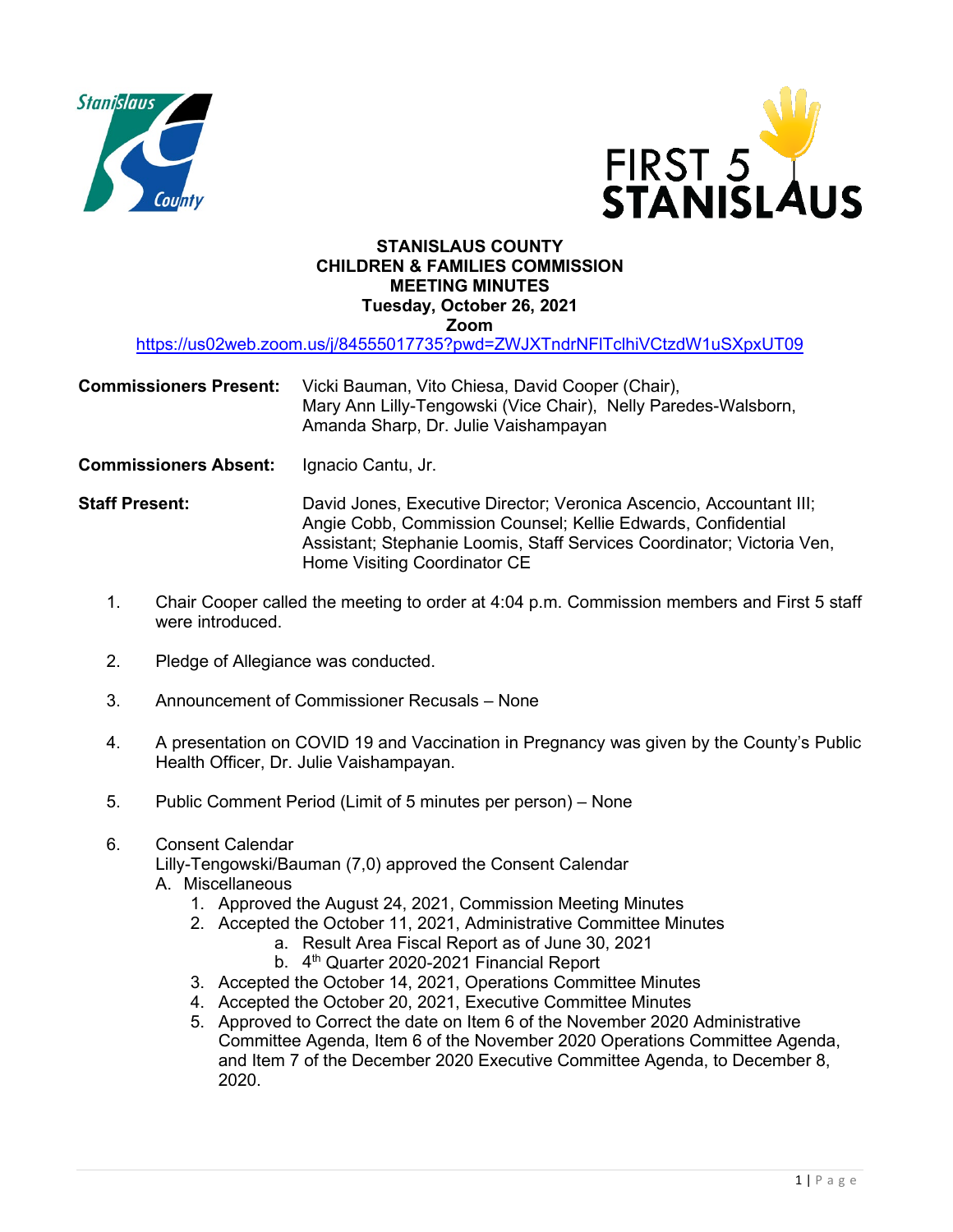- 7. Discussion
	- A. Chiesa/Sharp (7,0) approved a resolution authorizing implementation of AB 361 to allow for virtual meetings of the Commission for a period of 30 days commencing on October 26, 2021.
	- B. Bauman/Paredes-Walsborn (7,0) approved the 2022 Meeting Dates for the First 5 Stanislaus Commission and Committees
- 8. Public Hearing
	- A. Lilly-Tengowski/Sharp (7,0) conducted a public hearing to consider acceptance of the First 5 Stanislaus 2020-2021 Audit Report prepared by Hudson Henderson & Company, Inc. and accepted the First 5 Stanislaus 2020-2021 Audit Report.

## **Commissioner Chiesa left the meeting at 4:45 p.m.**

- B. Paredes-Walsborn/Bauman (6,0) conducted a public hearing on the 2020-2021 Local Annual Report, accepted the 2020-2021 Local Annual Report, and authorized staff to submit the report to First 5 California.
- 9. Correspondence None
- 10. Commissioner Reports None

## 11. Staff Reports

A. Executive Director Report - Jones welcomed new Commissioner and CSA Director, Amanda Sharp to the Commission; announced that the Clerk of the Board's Office has posted the Commissioner vacancy as a result of Tony Lomeli's resignation; announced his appreciation to Pam Thompson Ryan for her work, as she has recently retired from County service; and congratulated Dr. Vaishampayan on receiving the Stanislaus County Equal Rights Commission Humanitarian Award. An update was given for the On the Verge Leadership Cohort as the year two pilot project kicked off in September with the first meeting held via a virtual meeting and this will continue with learning experiences and coaching over the next nine months; shared that several weeks ago over 3,000 books were distributed from First 5 to our partner organizations; and thanked First 5 staff for the FRC contract sites data preparation used to assist with the annual CSA Risk Assessment. Status of the parenting training for the CSA/First 5 DR FRC contract sites was given; Abriendo Puertas training was completed in August and Nurturing Parent training was completed in October; First 5 is looking at providing future trainings for parent cafés (the third leg of the curriculum). Jones introduced and shared First 5's excitement to work with Camille Mays who will be leading a pilot project convening for parent facilitators on November 3; gave an update on the contract with Benovate/Neighborly for the online data reporting system which included a listening session with First 5 partners on October 22<sup>nd</sup> to help better understand what data elements Differential Response and Healthy Start FRCs would like to report to better highlight their work; shared that First 5 has participated in Race-Equity-Diversity-Inclusion (REDI) work and expressed the importance of and the interest in exploring Parent Advocacy training locally with the DR FRC and Healthy Start partners. Information from the Glen Price Group was shared as they have advised there is a delay to start work on the State of Children Report as a result of a delay in the release of American Community Survey data from the Census; an update was delivered on the revenue delay from California Department of Tax and Fee Administration (CDTFA); CDTFA has reported that they are experiencing a delay in closing their books, therefore no revenue has been received by First 5 organizations for the months of July, August, or September. Jones shared that First 5 California is looking into what an appropriate role may be in regard to the Afghan Refugee situation and that he has reached out to gain understanding of local needs to determine if there is an appropriate role for First 5 Stanislaus that meets our